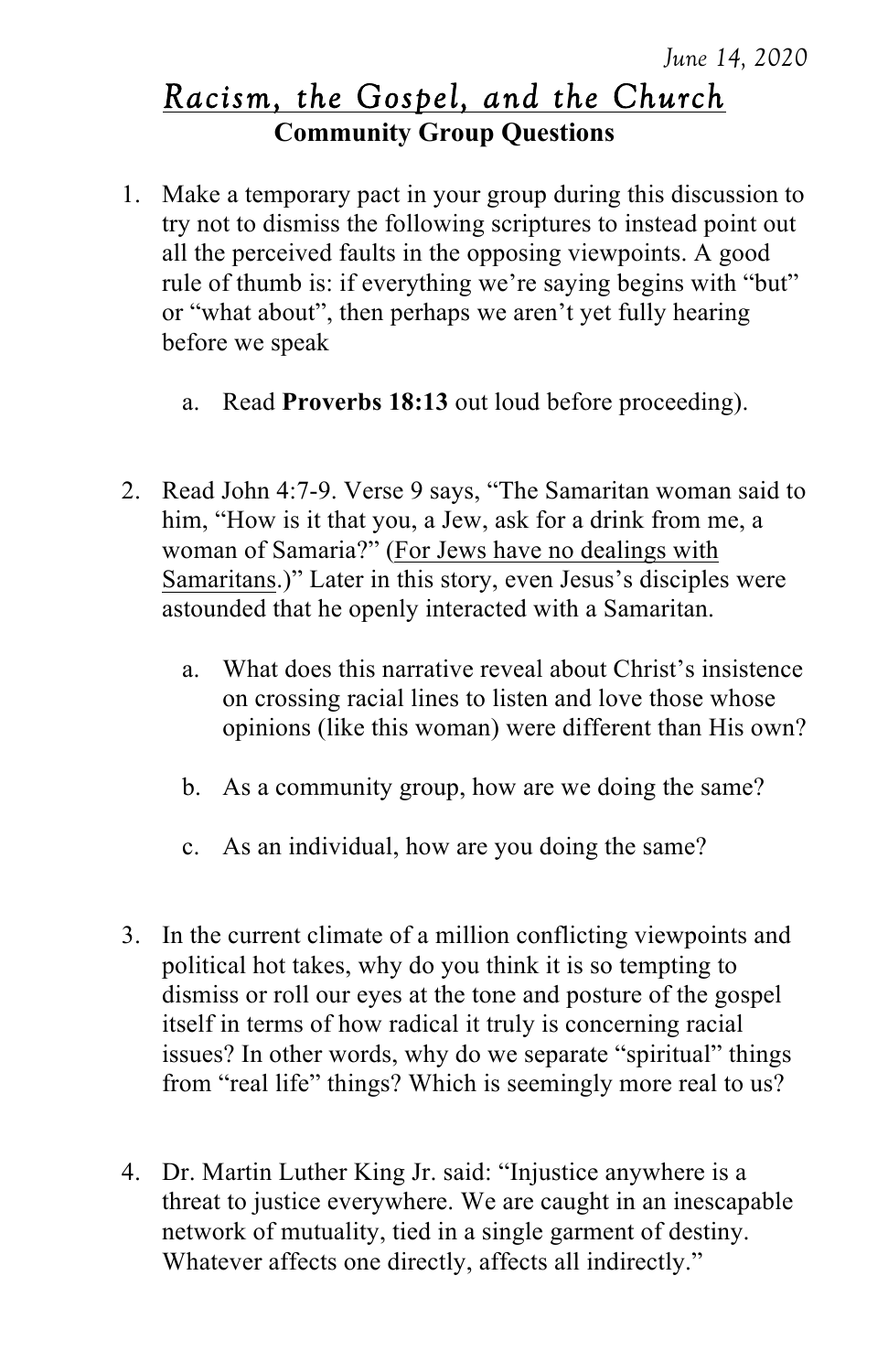- a. Discuss this quote in light of the attributes of God found in the following verses:
	- i. **Psalm 103:6 (ESV):** "The Lord works righteousness and justice for all who are oppressed."
	- ii. **Jeremiah 9:24 (ESV):** "… but let him who boasts boast in this, that he understands and knows me, that I am the Lord who practices steadfast love, justice, and righteousness in the earth. For in these things I delight, declares the Lord."
	- iii. **Jeremiah 22:3 (ESV):** "Thus says the Lord: Do justice and righteousness, and deliver from the hand of the oppressor him who has been robbed. And do no wrong or violence to the resident alien, the fatherless, and the widow, nor shed innocent blood in this place."
- 5. We obviously do not condone violence or destruction in our cities due to rioting or inappropriate responses by individuals and radical organizations who abuse the Constitutional right to protest that all citizens are entitled to.
	- i. In light of this, how might the inappropriate reactions of a few (proportionately) inadvertently keep us as the Church from hearing the requests of millions for years to please pay attention to what they are experiencing?
	- ii. How can we express true biblical empathy and take gospel action to love with gentleness, yet also cry out justice and righteousness in all of the above situations without using one issue to ignore the other?
- 6. Read **Colossians 5:8-14 (ESV)** out loud. "But now you must put them all away: anger, wrath, malice, slander, and obscene talk from your mouth. **<sup>9</sup>** Do not lie to one another, seeing that you have put off the old self with its practices**<sup>10</sup>** and have put on the new self, which is being renewed in knowledge